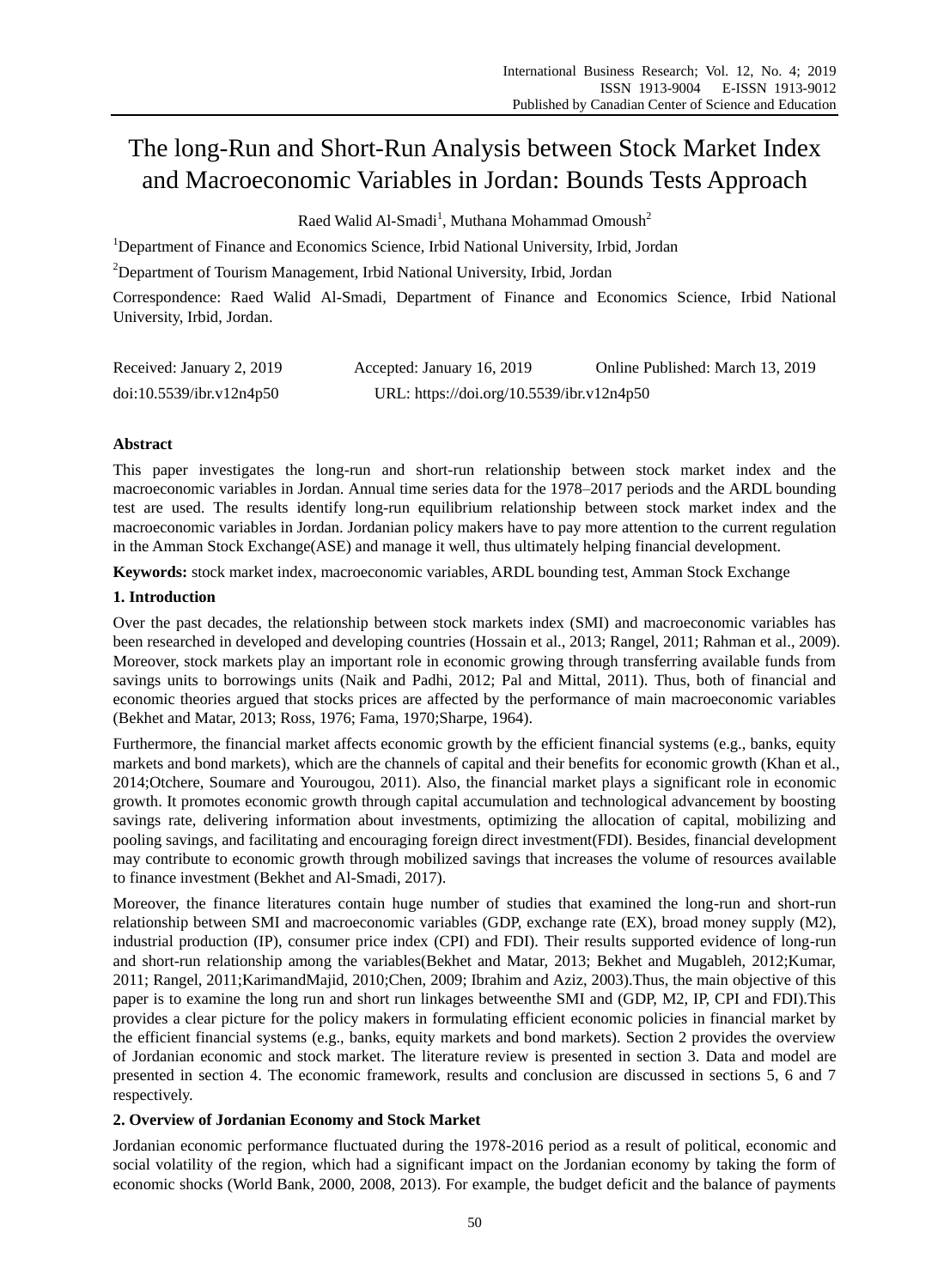rose to the highest levels, foreign exchange reserves declined and the foreign debt situation worsened. The result was that the Jordanian dinar fell from USD 2.95 in 1982 to USD 1.70 in 1989. Also in 1984, the Jordanian RGDP decreased from 10% annual growth in 1980 down to 6% (Amranews, 2012; Wilson, 2005; World Bank, 2000). Also, the Jordanian economy has been subjected to many shocks since 2007, starting with the global financial crisis in the 2008-2010 period, Arab spring, interruption of Egyptian gas, and the Syrian crisis [\(Central](https://www.google.jo/url?sa=t&rct=j&q=&esrc=s&frm=1&source=web&cd=8&cad=rja&uact=8&ved=0ahUKEwiemp3A1IHXAhUBJ1AKHbELALYQFghNMAc&url=https%3A%2F%2Fen.wikipedia.org%2Fwiki%2FCentral_Bank_of_Jordan&usg=AOvVaw0mivbV2zsVPBvfd5wiGJo4)  [Bank of Jordan\(](https://www.google.jo/url?sa=t&rct=j&q=&esrc=s&frm=1&source=web&cd=8&cad=rja&uact=8&ved=0ahUKEwiemp3A1IHXAhUBJ1AKHbELALYQFghNMAc&url=https%3A%2F%2Fen.wikipedia.org%2Fwiki%2FCentral_Bank_of_Jordan&usg=AOvVaw0mivbV2zsVPBvfd5wiGJo4)CBJ), 2013;Bekhet and Matar, 2013; World Bank, 2013).

However, the Jordanian government attempted to address the economic shocks through implementation several economic policies starting with internal policies represented by the economic planning since early (1976 to 2016) period and the external policies incorporated in the international economic agreements.Jordan became a member of the main international organizations in the world. For example, Jordan joined the World Trade Organization (WTO) in June 2000, the United States Free Trade Agreement (USFTA) in 2000 and the Greater Arab Free Trade Agreement (GAFTA) in 1998. More recently, Jordan signed a free trade agreement with Canada at the end of 2011. As a result the Jordanian economy became the most significant market in the Middle East (Ministry of Industry and Trade, 2012; Rosen, 2004).

Since economic growth is measured as the annual change of RGDP, it is important to reanalyse the Jordanian RGDP to show the performance of Jordanian economy activities. Generally, Jordanian RGDP at constant prices achieved stable performance for the 2013, 2014 and 2015 periods with an annual growth rate of 2.8%, 3% and 2.3%, respectively (World Bank, 2016; CBJ, 2013).Figure1 shows that Jordanian RGDP at constant prices recorded an annual growth rate of 4.1% for the 1978-2016period.



Figure 1. Jordanian RGDP for the (1978-2016) Period

Source: World Bank (2017)database, available online at[:http://data.worldbank.org/country/jordan,](http://data.worldbank.org/country/jordan) accessed on Jan 2017.

Figure 1 represents that Jordanian RGDP started in 1978 with a value of JD 2.07 billion and increased to JD 3.84 billion in 1988. Due to the 1991 Gulf War and instability in the Middle East region, Jordanian RGDP was greatly affected. These conflicts caused massive resource shortages in the Jordanian economy, limited economic relations with other neighbour countries and reduced the recruitment of Jordanian workers. Besides, there was a decrease in the inward oil supply and a decline in the traditional Jordanian export markets (Bekhet and Matar, 2011). As a result of these conflicts, Jordanian RGDP decreased from JD 3.840 billion in 1988 to JD 3.470 billion in 1991. However in 1992, Jordanian RGDP improved again to reach JD 3.97 billion and continued increasing to reach JD 5.42 billion, JD 8.64 billion, JD 10.120 billion, JD 10.553 billion and JD 11.61 billion in 2004, 2007, 2011, 2012 and 2016, respectively.

In the long term history, Jordan's economy has been geared towards a free market economy, mainly through a policy of openness and activation of the leadership role of the private sector. Jordan has adopted a series of privatizations of enterprises owned by the state, and the most important step taken was restructuring the investment rules that led to encouraging the business environment. As a result, Jordan was ranked 111 of 183 countries that were studied in attractiveness to businesses in the world (IMF, 2011). Also, Jordan is classified as one of the top twenty countries in the world in terms of attracting FDI inflows (UNCTAD, 2012). Moreover,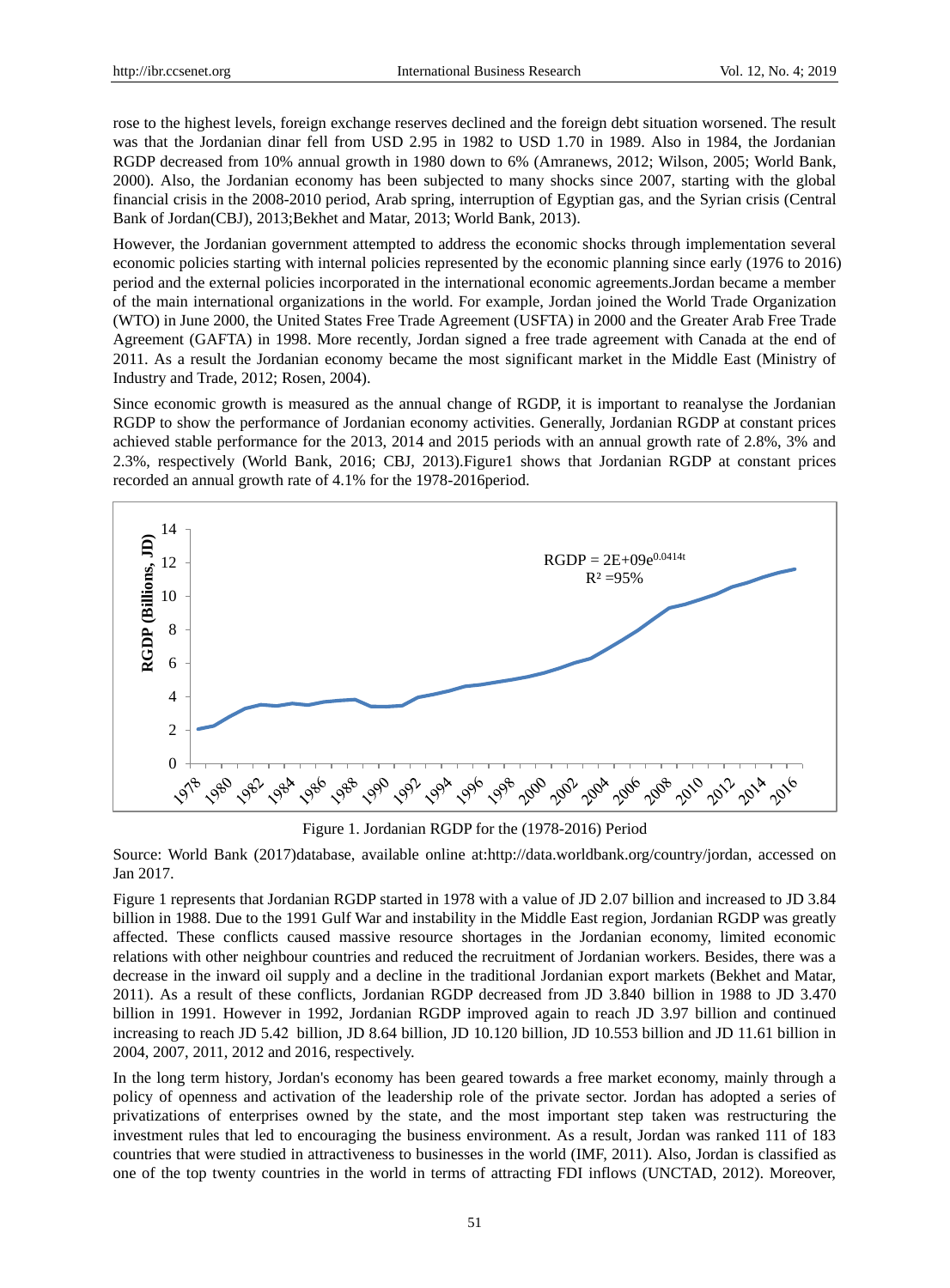Jordan has witnessed structural reforms for the last 15 years including privatization of state enterprises, liberalization of the trade and investment administrative, introduction of modern regulations, and institutions, which have helped transforming the Jordanian economy into one of the most open economies in the Middle East Countries ((Jordan Investment Board, 2012; Bekhetand Al-Smadi, 2015).



Figure 2. Jordanian FDI inflows and M2 for the (1978-2016) Period

Source: World Bank (2017)database, available online at[:http://data.worldbank.org/country/jordan,](http://data.worldbank.org/country/jordan) accessed on Jan 2017.

Figure 2 shows that inward of FDI in 1978 started with JD17.2 Million and increased dramatically to the end of 2006 with a value of JD2.512 Billion. In 2011 the value of FDI inflows declined by 40% with a value of JD1.046Billion. However, this decline in the total investments was due to the current political instability and security environment in the Middle East, which limited capital flow between countries in the region and prompted investors to review their investment strategies (Bekhet& Al-Smadi, 2012). In 2012 FDI inflows to Jordan has been increased to reach JD1.28 Billion then decline to reached 905.1 Million in 2015.

Moreover, the value of the money supply (M2) at constant prices recordeda decreasedvalue by 3.4% in 2012 comparedwith 8.1% and11.5% in 2011 and 2010, respectively(CBJ, 2013). M2 is one important factor of the economic growth, which means that the rate of growth in M2 came as a result of the growth in GDP (Al-Bdour and Ahmad, 2012). Moreover, Figure 2 shows that the Jordanian M2 at constant prices achievedan annual growth rate of 9.9% for the 1978-2016period. However, the M2 in Jordan continued an upward trend over the 2002-2016 period with an average annual growth rate of 6.1% to reach JD 35 billion at the end of 2016 (CBJ, 2012). The rise of M2 came as a result of expansion in both domestic assets and net foreign assets that ultimately led to increase the GDP during the same period.

The Amman financial market was created and started its business in 1978. It served as the precursor to the Amman Stock Exchange (ASE). The ASE was established as a non-profit, private institution with administrative and financial autonomy (Allahawiah and Al-Amro, 2012; ASE, 2012). In addition, since 2007, Jordan has had full membership in the World Federation of Exchanges (WFE) and has been represented on the board of international accounting standards (Bekhet and Matar,2013).

Therefore, theSMIrecorded an annual growth rate of 6.1% for the 1978-2016period. The performance oftheSMI fluctuated from 757 pointsin 1980 to 1,330 points in 2000. These fluctuations were a result of the weakness of the monetary policy during theperiod of 1980−2000. However, the SMI started to increase with a value of 2,615 points in 2003 and reached the first peak in 2005 with 8,191 points, and then declined to reach 4,069 points in 2016 (Figure 3).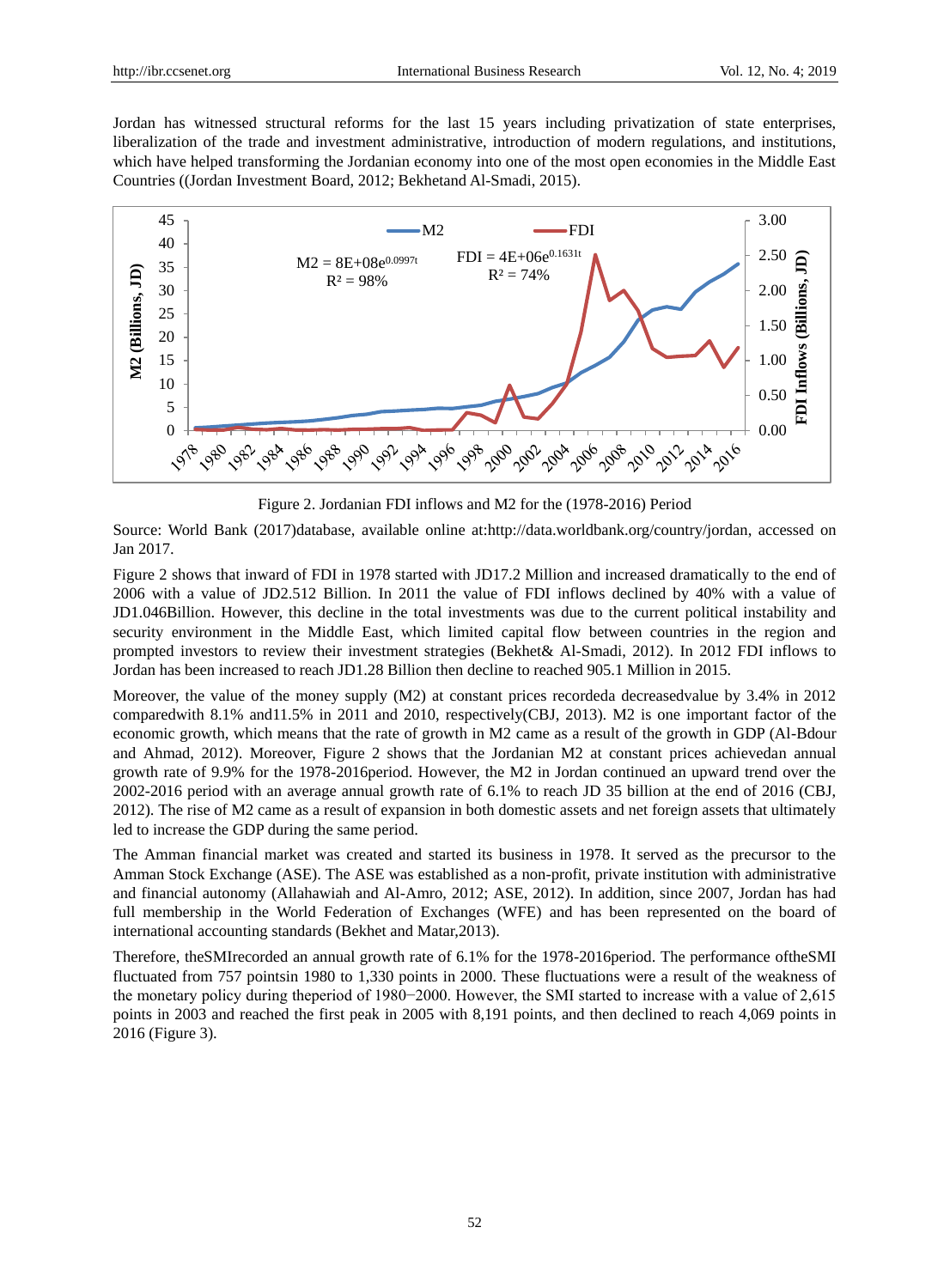

Figure 3. Stock Market Index for the (1978-2016) Period

Source: ASE (2013), available on line at: [http://www.ase.com.jo/en/major-financial-indicators,](http://www.ase.com.jo/en/major-financial-indicators) Accessed on 2-7-2013

Besides, new monetarypolicywas adoptedin the ASEsince 2000; for example, it implemented an electronic trading system in March 2000 to increase the efficiency in the securities market. This system created a suitable environment for trading and led to a rise of the ASE performance (Bekhet and Al-Smadi, 2015).

#### **3. Literature Review**

Many studies confirmed that the financial development plays a significant role in economic growth. Also, the size of financial market contribute to economic many advantages through capital accumulation and technological advancement by boosting savings rate, delivering information about investments, optimizing the allocation of capital, mobilizing and pooling savings, and facilitating and encouraging FDI (Sghaier and Abida, 2013; Hassan et al., 2011; McKinnon, 1973). However, the relationship between SMI and macroeconomic variables (GDP, FDI, M2, IP, CPI and EX) has been investigated in many empirical studies (e.g., [Bekhet](http://www.sciencedirect.com/science/article/pii/S0264999313002770#!) and [Matar](http://www.sciencedirect.com/science/article/pii/S0264999313002770#!) (2013) for Jordan, Bekhet1and Mugableh (2012) for Malaysia, Kyereboah, and Agyire, (2008) for Ghana, Li, Iscan, and Xu (2010) for Canada and the United States, Mansor., Ibrahim and Hassanuddeen Aziz (2003) for Malaysia). All these studies have confirmed the significant relationship between SMI and macroeconomic variables.

Some researchers examined the causality between financial market and economic growth. For example,in India and China,Padhan(2007) examined the causality linkages between SMI and economic activity in India, using a Granger causality test for the 1976-2005 period. This study confirmed that there is direction of causality among SMI and the macroeconomic variables. Shan (2003) investigated the relationship between economic growth and financial market in China, using a Granger causality test for the 1978-2001 period. The results showed that there is bi-directional causality between financial market and economic growth. And these studies are confirmed that the well-developed stock market could enhance economic activity.

In South Korea, Hong Kong and the UK,Chaiechi (2012) have studied the relationship between the SMI and macroeconomic variables using quarter time series data for the 1990-2006 period. The results showed that the financial market indicators contributed as expected in improving macroeconomic performance of the South Korean economy. SMI and domestic credit availability are strongly responsible for stimulation of investment, saving and productivity growth in Hong Kong. Also, the UK financial system seems vulnerable to future shocks, whether by shocks in the credit markets or stock markets.

Besides, Caporale, Rault, Sova and Sova (2009) explored the relationship between financial market and economic growth in ten new EU members by estimating a dynamic panel model for the 1994-2007 period. The results showed that the SMI and credit markets are still underdeveloped in these economies. Also, the results of this study are confirmed that there is direction of causality running from SMI to economic growth.

Furthermore, in many other countries in Asian (Philippines, Malaysia, Indonesia, Korea, India, Singapore, Thailand, Taiwan, China and Japan), Hsueh, Hu and Tu (2013) examined the relationship between financial development and economic growth using a panel data causality approach for the 1980-2007 period. This study has confirmed that there is uni-directional of causality between financial market and economic growth. Also, this study has found unidirectional Granger causality from financial market to economic growth in the cases of Malaysia, Indonesia, Korea, Singapore, Thailand, Taiwan and China.

In general, many other study have examined the relationship between macroeconomic variables and stock market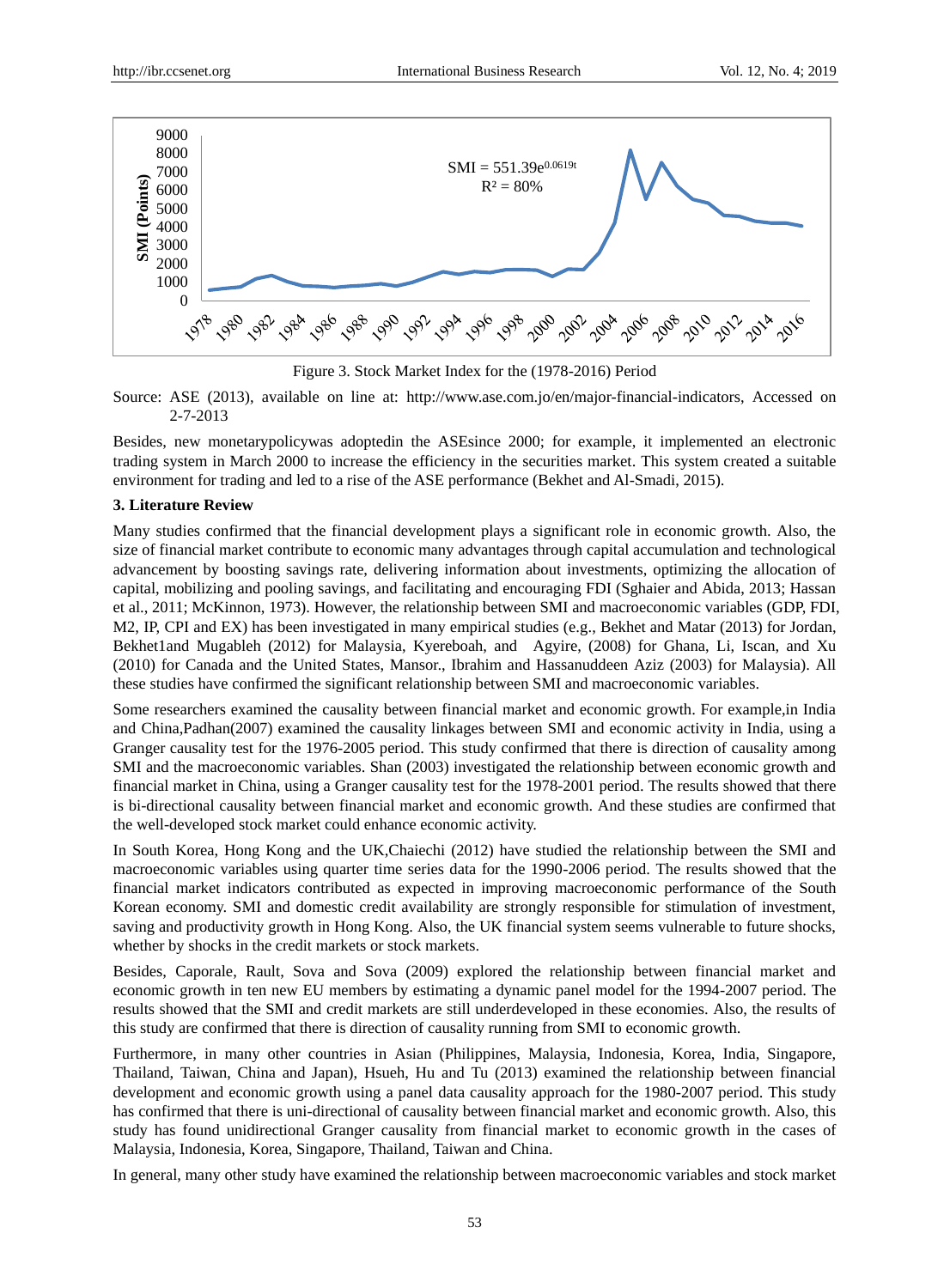indices using time series model and confirmed that the that macroeconomic variables significantly change stock market indices (See,.., Bekhet and Mugableh; Agrawalla and Tuteja, 2008;Buyuksalvarci and Abdioglu, 2010;Hosseini et al., 2011;Patra and Poshakwale, 2006; Wong et al., 2006).As discussed above the existing literatures, there are given conflicting results about the relationship between SMI and the variables of the current study (i.e., GDP, FDI, M2, IP, CPI, EX). Thus, to achieve the objectives of the current paper, it could be formulating the following hypotheses:

- H1: There are significant long-runequilibrium relationshipsbetween SMI and (i.e., GDP, FDI, M2, IP, CPI, EX) in Jordan.
- H2: There are significant short-run equilibrium relationships between SMI and (i.e., GDP, FDI, M2, IP, CPI, EX) in Jordan

#### **4. Data Sources and Model Specification**

Annual time series data was used and collected for the (1978-2017) period. However, it was obtained from different sources. SMI were collected from the ASE database [\(http://www.ase.com.jo\)](http://www.ase.com.jo/). The (GDP, FDI and M2) variables were collected from the World Bank [\(http://www.worldbank.org\)](http://www.worldbank.org/). The (IP, CPI, EX) variables were selected from CBJ database [\(http://www.cbj.gov.jo\)](http://www.cbj.gov.jo/).Furthermore, all the variables transformations into natural logarithmic (L) to reduce the hetrosecedasticity problem and to obtain the growth rate of the variable (Bekhet and Al-Smadi, 2017; Bekhet and Matar, 2012b; Montgomery et al., 2008; Chen et al., 1986), except EX to make this variable simultaneous with other variables (Bekhet and Mugableh, 2012). This study used Micro-fit 4.1 and E-views 7.2 statistical packages for analysis.Thus, followed the empirical literature, it is plausible to form the long-run, short-run as in Equation (1):

$$
LSMI_t = \mu + \alpha_1 LGDP_t + \alpha_2 LFDI_t + \alpha_3 LM2_t + \alpha_4 LIP_t + \alpha_5 LCPI_t + \alpha_6 EX_t + \epsilon_t
$$
 (1)

where  $\mu$  is the intercept, t is the time period, while  $\varepsilon$  stands for a residual or error term that is assumed to be normally distributed and  $\alpha_i s$  (i= 1,..., 6) are the coefficients of the variables.

#### **5. Econometric Framework**

Several studies confirmed that if the time series data are not stationary, the regression analysis would not be true or spurious regression [\(Bekhet,](https://www.researchgate.net/profile/Hussain_Bekhet?_iepl%5BviewId%5D=qxcLK1XWMyZSLXDlcOasYNbPnmlCevPemKwC&_iepl%5Bcontexts%5D%5B0%5D=prfhpi&_iepl%5Bdata%5D%5BstandardItemCount%5D=4&_iepl%5Bdata%5D%5BuserSelectedItemCount%5D=0&_iepl%5Bdata%5D%5BtopHighlightCount%5D=2&_iepl%5Bdata%5D%5BstandardItemIndex%5D=1&_iepl%5Bdata%5D%5BstandardItem1of4%5D=1&_iepl%5BtargetEntityId%5D=PB%3A317371610&_iepl%5BinteractionType%5D=publicationViewCoAuthorProfile) [Yasmin](https://www.researchgate.net/profile/Tahira_Yasmin?_iepl%5BviewId%5D=qxcLK1XWMyZSLXDlcOasYNbPnmlCevPemKwC&_iepl%5Bcontexts%5D%5B0%5D=prfhpi&_iepl%5Bdata%5D%5BstandardItemCount%5D=4&_iepl%5Bdata%5D%5BuserSelectedItemCount%5D=0&_iepl%5Bdata%5D%5BtopHighlightCount%5D=2&_iepl%5Bdata%5D%5BstandardItemIndex%5D=1&_iepl%5Bdata%5D%5BstandardItem1of4%5D=1&_iepl%5BtargetEntityId%5D=PB%3A317371610&_iepl%5BinteractionType%5D=publicationViewCoAuthorProfile) and [Al-Smadi,](https://www.researchgate.net/profile/Raed_Al-Smadi2?_iepl%5BviewId%5D=qxcLK1XWMyZSLXDlcOasYNbPnmlCevPemKwC&_iepl%5Bcontexts%5D%5B0%5D=prfhpi&_iepl%5Bdata%5D%5BstandardItemCount%5D=4&_iepl%5Bdata%5D%5BuserSelectedItemCount%5D=0&_iepl%5Bdata%5D%5BtopHighlightCount%5D=2&_iepl%5Bdata%5D%5BstandardItemIndex%5D=1&_iepl%5Bdata%5D%5BstandardItem1of4%5D=1&_iepl%5BtargetEntityId%5D=PB%3A317371610&_iepl%5BinteractionType%5D=publicationViewCoAuthorProfile) 2017; Gujarati and Porter, 2009). Also, the choosing the appropriate time-series model depends on the results of stationarity and co-integration tests (Bekhet and Matar, 2013; Pesaran et al., 2001). However, in the current study the augmented Dickey-Fuller (ADF) [1979,1981] and Phillips-Perron (P-P) [1989] and Kwiatkowski, Phillips, Schmidt and Shin (KPSS) [1999] statistical tests are used to detect the level of stationarity either at I(0), I(1) or I(d) to selected the appropriate time-series model.

To achieve the objectives of the current study, the Autoregressive Distributive Lag (ARDL) bounds testing model, developed by Pesaran et al. (2001) is utilized. This model facilitates testing for the existence of relationships between variables at various levels of stationary data I(0) and I(1) or both; it presents better results for a small sample data set as compared to other techniques for co-integration (see also Pesaran and Shin, 1999). Furthermore, it is an unrestricted error correction model (UECM), it can take the appropriate lag selection which can specify the framework from general to specific without losing any long-run information, and can help to eliminate the problem of serial correlation and endogenous variables (Hamdi et al., 2014; Chandran and Munusamy, 2009; Pesaran and Shin, 1999).Generally, the variables will be co-integrated if they have a long-run or equilibrium relationship among each other (Bekhet and Mugableh, 2012). Thus, to examine the long run relationship between SMI and the variables of the current study (i.e., GDP, FDI, M2, IP, CPI, EX) ARDL model could be formulated as in Equation. (2).

$$
\begin{bmatrix}\n\Delta LSMI \\
\Delta LGDP \\
\Delta LFDI \\
\Delta LFDI \\
\Delta LIP\n\end{bmatrix} = \begin{bmatrix}\n\alpha_1 \\
\alpha_2 \\
\alpha_3 \\
\alpha_4 \\
\alpha_5 \\
\Delta LCPI \\
\Delta LCPI \\
\Delta EX\n\end{bmatrix} + \begin{bmatrix}\n\eta_{11} & \eta_{12} & \eta_{13} & \eta_{14} & \eta_{15} & \eta_{16} & \eta_{17} \\
\eta_{21} & \eta_{22} & \eta_{23} & \eta_{24} & \eta_{25} & \eta_{26} & \eta_{27} \\
\eta_{31} & \eta_{32} & \eta_{33} & \eta_{34} & \eta_{35} & \eta_{36} & \eta_{37} \\
\eta_{41} & \eta_{42} & \eta_{43} & \eta_{44} & \eta_{45} & \eta_{46} & \eta_{47} \\
\eta_{51} & \eta_{52} & \eta_{53} & \eta_{54} & \eta_{55} & \eta_{56} & \eta_{57} \\
\eta_{61} & \eta_{62} & \eta_{63} & \eta_{64} & \eta_{65} & \eta_{66} & \eta_{67} \\
\eta_{71} & \eta_{72} & \eta_{73} & \eta_{74} & \eta_{75} & \eta_{76} & \eta_{77}\n\end{bmatrix} \begin{bmatrix}\nESMI \\
ESMI \\
EFDI \\
EFDI \\
EMI \\
EMI\n\end{bmatrix} + \begin{bmatrix}\n\varepsilon_1 \\
\varepsilon_2 \\
\varepsilon_3 \\
\varepsilon_4 \\
\varepsilon_5 \\
\varepsilon_5 \\
\varepsilon_6 \\
\varepsilon_7\n\end{bmatrix} . (2)
$$

where,  $\Delta$  is the first difference operator, ais represent the intercepts,  $\eta_{ij}$  denote the long-run coefficients of the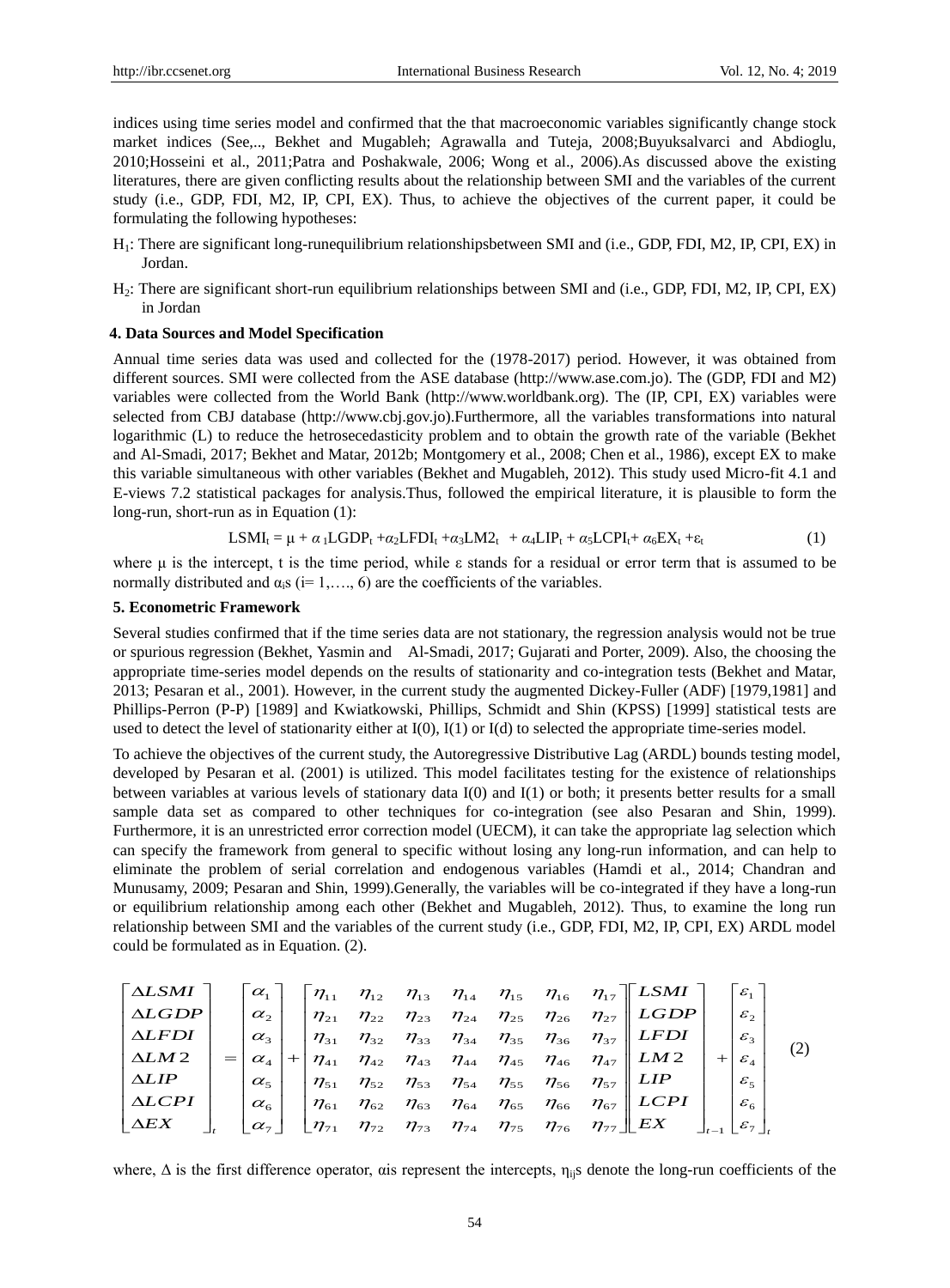variables,  $\varepsilon_{\text{it}}$ s denote the error terms that are normally distributedand i,j=1,…., 7.

However, the H0 of no co-integration is tested by applying the bounds F-statistics value,  $H_0: \eta_{ii} s = 0$ . The decision rule is based on comparing the calculated F-statistics value with the critical values tabulated in statistical tables (Pesaran and Pesaran, 2009). The co-integrationdecision rules are:

- (1) If the calculated F-statistics value are greater than the upper bounds value, I(1), the null hypotheses,  $H_0: \eta_{ii} s$  $= 0$ , no co-integration, would be rejected. This means that all the variables included in the models have a long-run relationships whit each other.
- (2) If the calculated F-statistics value falls below the lower bounds value,  $I(0)$ , the H<sub>0</sub>:  $\eta_{iiS} = 0$ , are accepted. Thus, the variables included in the models do not share long-run relationships among themselves.
- (3) If the calculated F-statistics value falls in the range  $I(0) \leq F$ -statistics value  $\leq I(1)$ , the decisions are inconclusive to either accept or reject the long-run relationship.

Finally, equation (3) shows the mathematical form toobtain the short-run dynamic parameters and estimating the error correction model( $ECM_{t-1}$ ) associated with the short-run estimates (Pesaran et al., 2001).

$$
\begin{bmatrix}\n\Delta LSMI \\
\Delta LGDP \\
\Delta LFDI \\
\Delta LFDI \\
\Delta LMP \\
\Delta LIP \\
\Delta LCPI \\
\Delta LCPI \\
\Delta EX\n\end{bmatrix}_{r} = \begin{bmatrix}\n\theta_{1} \\
\theta_{2} \\
\theta_{3} \\
\theta_{4} \\
\theta_{5} \\
\Delta EX\n\end{bmatrix}_{r} + \sum_{s=0}^{k} \Delta \begin{bmatrix}\n\Pi_{11} & \Pi_{12} & \Pi_{13} & \Pi_{14} & \Pi_{15} & \Pi_{16} & \Pi_{17} \\
\Pi_{21} & \Pi_{22} & \Pi_{23} & \Pi_{24} & \Pi_{25} & \Pi_{26} & \Pi_{27} \\
\Pi_{31} & \Pi_{32} & \Pi_{33} & \Pi_{34} & \Pi_{35} & \Pi_{36} & \Pi_{37} \\
\Pi_{31} & \Pi_{32} & \Pi_{33} & \Pi_{34} & \Pi_{35} & \Pi_{36} & \Pi_{37} \\
\Pi_{41} & \Pi_{42} & \Pi_{43} & \Pi_{44} & \Pi_{45} & \Pi_{46} & \Pi_{47} \\
\Pi_{51} & \Pi_{52} & \Pi_{53} & \Pi_{54} & \Pi_{55} & \Pi_{56} & \Pi_{57} \\
\Pi_{61} & \Pi_{62} & \Pi_{63} & \Pi_{64} & \Pi_{65} & \Pi_{66} & \Pi_{67} \\
\Pi_{71} & \Pi_{72} & \Pi_{73} & \Pi_{74} & \Pi_{75} & \Pi_{76} & \Pi_{77}\n\end{bmatrix}_{s} + \begin{bmatrix}\n\lambda_{1} \\
\lambda_{2} \\
\lambda_{3} \\
\lambda_{4} \\
\lambda_{5} \\
\lambda_{6} \\
\lambda_{8}\n\end{bmatrix}_{r} + \begin{bmatrix}\n\epsilon_{1} \\
\epsilon_{2} \\
\epsilon_{3} \\
\epsilon_{4} \\
\epsilon_{5} \\
\epsilon_{6} \\
\epsilon_{7}\n\end{bmatrix}_{r}
$$
\n
$$
(3)
$$

where  $\Delta$  is the first difference operator,  $\theta_i$ s represents the intercepts,  $\Pi_{ii}$ s denote the short-run coefficients;  $\lambda_i$ s represents the coefficients of the error correction model ( $ECM_{t-1}$ ) that are used tolink the long-run and short-run equilibrium among the variables; k represents the lag length; s is the lag order and  $i,j=1, \ldots, 7$ .

#### **6. Empirical Results**

#### *6.1 Data Quality, Stationarity and Co-integration Results*

Table 1 shows the quality data testing and interrelationship matrix results. The results show that all the study variables LSMIt, LGDPt, LFDIt, LM2t, LIPt, LCPIt and EXt are normally distributed with zero mean and constant variance ( $\varepsilon$ ts  $\mathcal{N}(0, \sigma 2)$ ). These results are confirmed by Skewness and Jarque–Bera normality tests. The results show that all the variables are in acceptance range of correlation coefficients. Also, there is a positive and significant interrelationship between the study variables. These mean that there is no possibility of negative effects of multicollinearity (Bekhet and Al-Smadi 2015; Hamdi et al. 2014).

| Variable          | $LSMI_t$ | LGDP. | LFDI <sub>t</sub> | LM2 <sub>t</sub> | $LIP_t$ | $L$ C $PI_t$ | $EX_{t}$ |
|-------------------|----------|-------|-------------------|------------------|---------|--------------|----------|
| Mean              | 7.55     | 22.3  | 18.4              | 22.4             | 7.18    | 4.01         | 0.60     |
| Median            | 7.37     | 22.3  | 18.5              | 22.3             | 7.05    | 4.14         | 0.70     |
| Maximum           | 9.01     | 23.1  | 21.6              | 24.2             | 8.48    | 4.76         | 0.70     |
| Minimum           | 6.37     | 21.4  | 14.4              | 20.2             | 6.04    | 2.90         | 0.29     |
| Std. Dev          | 0.78     | 0.48  | 2.14              | 1.14             | 0.78    | 0.54         | 0.16     |
| <b>Skewness</b>   | 0.33     | 0.16  | 0.01              | $-0.05$          | 0.33    | $-0.38$      | $-1.02$  |
| Kurtosis          | 1.75     | 1.95  | 1.49              | 2.05             | 1.78    | 2.00         | 2.17     |
| J-B               | 3.27     | 1.94  | 5.12              | 1.46             | 3.12    | 2.55         | 7.97     |
| Probability       | 0.19     | 0.37  | 0.30              | 0.48             | 0.20    | 0.27         | 0.11     |
| $LSMI_t$          | 1.00     |       |                   |                  |         |              |          |
| LGDP <sub>t</sub> | 0.89     | 1.00  |                   |                  |         |              |          |
| $LFDI_t$          | 0.87     | 0.87  | 1.00              |                  |         |              |          |
| LM2 <sub>t</sub>  | 0.89     | 0.90  | 0.84              | 1.00             |         |              |          |
| $LIP_t$           | 0.90     | 0.89  | 0.81              | 086              | 1.00    |              |          |
| $LCPI_t$          | 0.86     | 0.90  | 0.79              | 0.88             | 0.86    | 1.00         |          |
| $EX_t$            | 0.68     | 0.71  | 0.62              | 0.76             | 0.70    | 0.87         | 1.00     |

Table 1. Data Quality Test results

*Note*. J-B denotes Jarque-Bera statistic test for each model. The H<sub>0</sub> of non- normality is rejected if the values of J-B test  $> 10\%$ .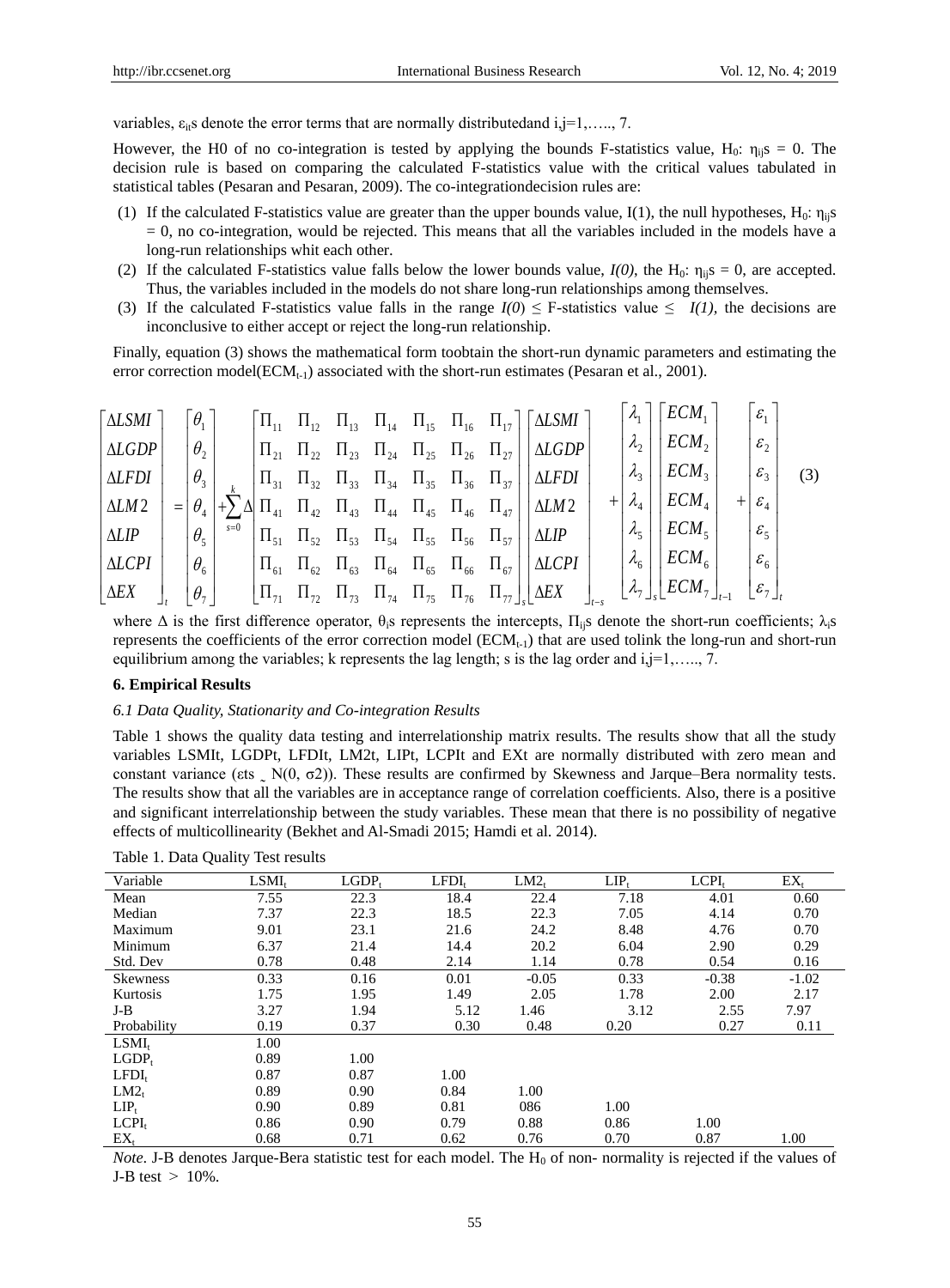Source: Output of the E-Views 7.2 econometric software.

The results of the ADF unit root test shows that all the variables are stationary at I(1) with the constant and trend at different significant levels (1%, 5% and 10%), except that the LGDP<sub>t</sub>and LFDI<sub>t</sub> variables are stationary at  $I(0)$ and I(1). Also, these results are confirmed by the results of P-P unit root test. Moreover, the results of the KPSS unit root test indicate that all the variables are stationary at  $I(0)$  and  $I(1)$  with the constant and trend at 1%, 5% and 10% significant levels (see Table 2).

The results of ADF, P-P and KPSS tests are consistent with other many findings such as, Bekhetand Al-Smadi (2015) for Jordan;Bekhet and Matar (2013a) for Jordan; Bekhet and Mugableh (2012) for Malaysia;Ariff et al. (2012) for Canada; Ibrahim and Aziz (2003) for Malaysia. Generally, as the result of this tests confirmed that all the variables are stationary at I(1) the bounds F-statistics test would be utilized to test whether the variables are co-integrated or not.

| Variables         |                 | ADF             |  | P.P       |                      | <b>KPSS</b>    |                   | Decision |
|-------------------|-----------------|-----------------|--|-----------|----------------------|----------------|-------------------|----------|
|                   | I(0)            |                 |  | I(0)      |                      | I(0)           |                   |          |
| $LSMI_t$          | $-2.07$         | $-7.54^{\circ}$ |  | $-2.09$   | $-7.57$ <sup>a</sup> | $0.44^{\rm a}$ | $0.12^{\circ}$    |          |
| $LGDP_t$          | $-3.61h$        | $-5.70^{\circ}$ |  | $-3.77b$  | $-5.77^{\rm a}$      | $0.33^{\rm a}$ | $0.24^{b}$        | I(1)     |
| LFDI <sub>t</sub> | $-3.37^{\circ}$ | $-6.12^a$       |  | $-3.30_c$ | $-6.31^{\circ}$      | $0.56^{\circ}$ | 0.30 <sup>c</sup> | I(1)     |
| LM2 <sub>t</sub>  | $-2.14$         | $-3.95^{b}$     |  | $-2.34$   | $-4.31$ <sup>a</sup> | $0.52^{\rm a}$ | $0.13^{\circ}$    | I(1)     |
| $LIP_t$           | $-3.16$         | $-5.35^{\circ}$ |  | $-3.03$   | $-5.07^{\rm a}$      | $0.62^{\rm a}$ | $0.18^{b}$        | I(1)     |
| $LCPI_t$          | $-2.20$         | $-4.23^{b}$     |  | $-2.76$   | $-4.45^{\circ}$      | $0.41^{\rm a}$ | $0.13^{\circ}$    | I(1)     |
| $EX_{t}$          | $-3.13$         | $-4.42^{\rm a}$ |  | $-3.17$   | $-5.84$ <sup>a</sup> | $0.58^{\rm a}$ | $0.20^{6}$        |          |

Table 2. Stationary Test Results

*Notes*. (1) a,b and c denotes statistically significance at 1%, 5% and 10% levels. (2) H0 for ADF and P-P tests are rejected if the variables have unit root. (3) H0 for KPSS test is rejected if the variables stationary. (4) The critical values for the ADF test are (-4.25), (-3.55) and (-3.21) at the 1%, 5% and 10% significance levels, respectively. (5) The critical values for the P-P test are  $(-4.24)$ ,  $(-3.54)$  and  $(-3.20)$  at the 1%, 5% and 10% significance levels, respectively. (6) The critical values for the KPSS test are  $(0.21)$ ,  $(0.14)$  and  $(0.11)$  at the 1%, 5% and 10% significance levels, respectively.

Source: Output of the E-Views 7.2 econometric software.

The results of the co-integration among the variables are shown in Table 3. These findings are determined by the F-statistic test.

|                  |                   |            | <b>Bound Critical Values</b> |            |                |
|------------------|-------------------|------------|------------------------------|------------|----------------|
| Models           | F-statistic       | 1%         | 10%                          | 5%         | Decisions      |
|                  |                   | I(0), I(1) | I(0), I(1)                   | I(0), I(1) |                |
| $LSMI_t$         | 5.19 <sup>a</sup> | 3.50, 5.12 | 2.61, 3.86                   | 2.21, 3.31 | Co-integration |
| $LGDP_t$         | $4.17^{b}$        | 3.50, 5.12 | 2.61, 3.86                   | 2.21, 3.31 | Co-integration |
| $LFDI_t$         | $3.74^{\circ}$    | 3.50, 5.12 | 2.61, 3.86                   | 2.21, 3.31 | Co-integration |
| LM2 <sub>t</sub> | $2.61^{\circ}$    | 3.50, 5.12 | 2.61, 3.86                   | 2.21, 3.31 | Inconclusive   |
| $LIP_t$          | $2.89^{b}$        | 3.50, 5.12 | 2.61, 3.86                   | 2.21, 3.31 | Inconclusive   |
| $LCPI_t$         | $2.31^{\circ}$    | 3.50, 5.12 | 2.61, 3.86                   | 2.21, 3.31 | Inconclusive   |
| $EX_{t}$         | 1.78              | 3.50, 5.12 | 2.61, 3.86                   | 2.21, 3.31 | No-integrated  |

#### Table 3. Co-integration Test Results

*Notes*. (1) the F-statistics critical values were retrieved from (Narayan (2005), Case II). (2)a, b and c denotes statistically significance at 1%, 5% and 10% levels.

Source: Output of computed F-statistics values were obtained from Micro-fit 4.1 econometric software packages.

Table 3 shows that the H0 of no co-integration among the variables in the LSMI<sub>t</sub> model is rejected at  $1\%$ significance level, while it rejected among the variables in  $LGDP<sub>t</sub>$  model at 5% significance level. Also, the H0 of no co-integration among variables in the LFDI $<sub>i</sub>$  model is rejected at 10% significance level. Furthermore, the</sub> calculated F-statistics value in the LM2<sub>t</sub>, LIP<sub>t</sub>, and LCPI<sub>t</sub> models falls in the range I(0)  $\leq$  F-statistics value  $\leq$  I(1) at the 5% and 10 % significance levels respectively. In this case, the error correction term ( $ECM_{t-1}$ ) is a useful way of establishing the co-integration among the variables in the model and confirming it with past studies (Bekhet and Al-Smadi, 2016; Boutabba, 2014; Banerjee et al., 1998; Kremers et al., 1992). The results of the co-integration among the variables in the model  $(LSMI_t, LGDP_t, LFDI_t, LM2_t, LIP_t, LCPI_t, and EX_t)$  are consistent with the findings of Bekhetand Al-Smadi, (2015) for Jordan; Bekhet and Matar (2013b) for Jordan; Bekhet and Mugableh (2012) for Malaysia; Ibrahim and Aziz (2003) for Malaysia.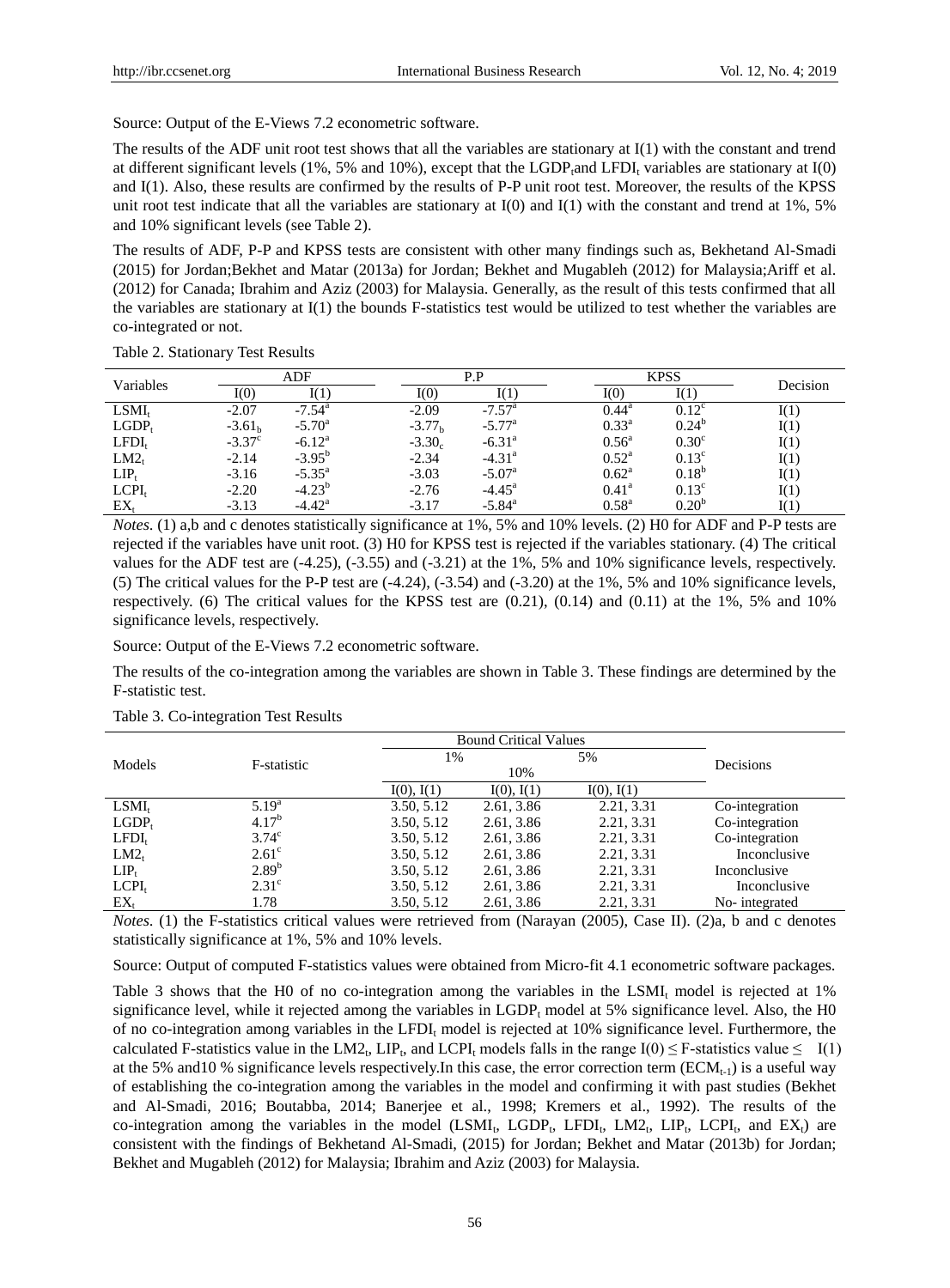## *6.2 Long and Short Run Results*

Several studies confirmed that, if the co-integration relationship among the variables in model is warranted tthen the long run and short run relationship between the study variables can be utilized (Bekhet and Al-Smadi, 2015; Khan et al., 2014; Uddin et al., 2013). However, the number of lag should be detected by depending on the lowest values of Hannan-Quinn information criterion (HQ), Schwarz information criterion (SC), Akaike information criterion (AIC) and Final prediction error(FPE) criteria. Also, it could use the likelihood ratio (LR) (sequential modified) test as a primary determinant of how many lags to be included (Pesaran et al., 1999; Granger, 1981). However, the results confirm that the optimal lag length (k) is one lag.Table 4 presents the estimation of the long run and short run coefficients for the variables in the LSMI<sub>t</sub>model. It shows a significance long-run and short run relationship among the variables at 1%, 5% and 10% levels.

Table 4. Long – Run and Short -Run Results

| <b>Coefficient</b> | t-Statistic                                                   | Sig. level |
|--------------------|---------------------------------------------------------------|------------|
| $2.69^{\rm a}$     | 5.43                                                          | $0.00\,$   |
|                    | 2.01                                                          | 0.06       |
| 0.31               | 1.21                                                          | 0.23       |
| $0.57^{\rm a}$     | 6.93                                                          | 0.00       |
| $-2.40^{\circ}$    | $-3.21$                                                       | 0.00       |
| $4.54^{\circ}$     | 4.49                                                          | 0.00       |
| $-43.7^{\circ}$    | $-5.39$                                                       | 0.00       |
|                    |                                                               |            |
|                    |                                                               |            |
| $2.17^{\rm a}$     | 4.67                                                          | 0.00       |
|                    | 2.01                                                          | 0.05       |
|                    | 1.72                                                          | 0.08       |
| $0.46^{\circ}$     | 6.18                                                          | 0.00       |
| $-1.93^{\rm a}$    | $-3.22$                                                       | 0.00       |
|                    | 2.06                                                          | 0.00       |
| $-35.3^{\circ}$    | $-8.03$                                                       | 0.00       |
| $-0.80^{\rm a}$    | $-8.03$                                                       | 0.00       |
|                    | $1.51^b$<br>$2.28^{b}$<br>0.81 <sup>c</sup><br>$1.49^{\rm a}$ |            |

*Notes***.** (1)a, b and c denote statistically significance at 1%, 5% and 10% levels, respectively; (2) multiplier test of residual serial correlation =  $0.252$ ; (3) autoregressive conditional heteroskedasticity test = 2.82; (4) Normality test = 3.03; (5) RESET test using the square of the fitted values = 0.006; (6) F-statistics = 12.93; (7)  $R^2 = 76\%$ ; (8) Durbin Watson = 1.96.

Source: The Output of the Long, short-run and ECMt-1coefficients analyses were retrieved from Micro-fit 4.1 econometric software.

Table 4 shows that in the long run the all the coefficients results have a correct sign as discussed by several empirical studies see Bekhet and Matar (2013b) for Jordan; Bekhet and Mugableh (2012) for Malaysia; Ibrahim and Aziz (2003) for Malaysia. However, the results report that there is a positive relationship betweenLSMIt model and (LGDPt, LIPt and EXt) variables at 1% significance level, which means that an increase of SMI would definitely lead to increasing the (GDP, IP and EX). This result is confirmed by the finance literature suggesting that emerging and developed financial markets might be able to promote economic growth (Bekhet and Matar, 2013b;Hussain, 2011;Gosnell and Nejadmalayeri, 2010; De Gregorio and Guidotti, 1995; Kirman, 1992; Chen et al., 1986).

Also, the result shows that the LSMI<sub>t</sub> model has a positive relationship with LFDI<sub>t</sub> variable at 5% significance level. This is because,FDI can fuel the development of financial systems through different channels. First, FDI can be conducive to the participation of firms in the capital markets, since foreign investors might want to finance part of their investment with external capital or might want to recover their investment by selling equity in capital markets. Second, given that foreign investors partly invest through purchasing existing equity, the liquidity of the stock markets will likely rise (Bekhet and Al-Smadi, 2014; Errunza, 1983). The result also, confirmed that the relationship between LSMIt model and LCPIt is negatively. These results are supported by Fama (1990); Geske and Roll (1983) and Chen et al. (1986), who hypothesized a similar significant relationship through the effects of macroeconomic variables on SMI and consistent with the findings of Bekhet and Matar (2013a) for Jordan; Bekhet and Mugableh (2012) for Malaysia.

Furthermore, Table 4 presents the results of the short-term dynamics equilibrium relationship between the LSMI<sub>t</sub> and the study variables. These results indicated that at 1% significance levels, the variables  $\Delta LGDP_t$ ,  $\Delta LIP_t$  and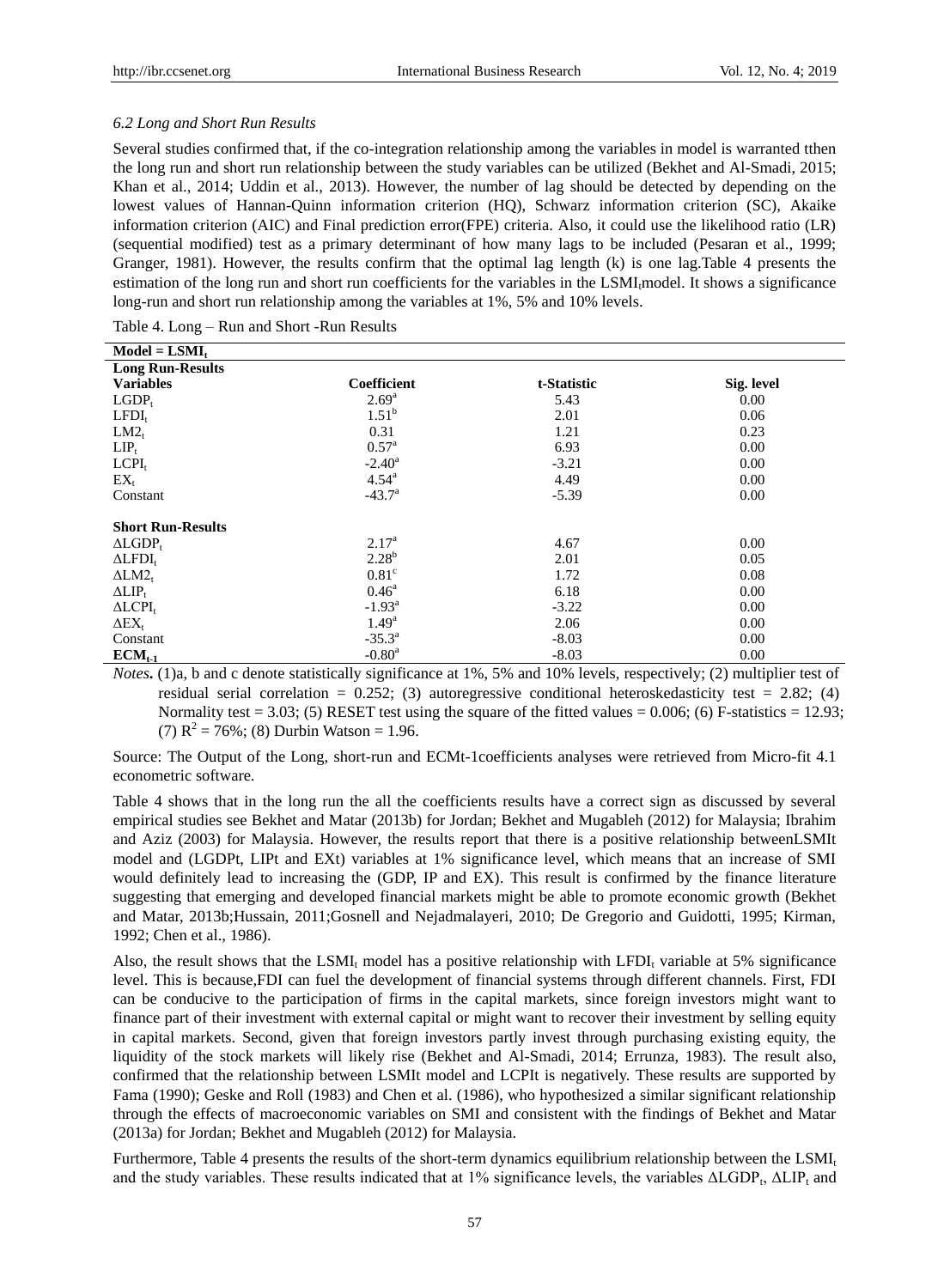$\Delta$ EX<sub>t</sub> are positively associated with  $\Delta$ LSMIt model. However, the  $\Delta$ LFDIt is positively associated with  $\Delta$ LSMIt model at 5% significance levels, while the  $\Delta LM2t$  is positively associated with  $\Delta LSMI$ , model at 10% significance levels. Therefore, the result confirm that there is a negatively relationship between the  $\Delta L CPI<sub>t</sub>$  and  $\Delta$ LSMI<sub>t</sub> model at 1% significance levels.In addition, the coefficients of ECM<sub>t-1</sub> are significant with appropriate signs in absolute value with -80%. This implies that this model ΔLSMIt is corrected from the short-run towards the long-run equilibrium by 80%. Also, this means that the long-run would be shortly corrected back by 1.2 year.

The results of stability tests of the LSMIt model, such as CUSUM and CUSUMQ are shown in Figure 4. The results of CUSUM and CUSUMQ tests confirmed that the co-integration estimates are reliable and consistent (Shahbaz et al., 2013) because both diagrams are within critical bounds at 5percent level of significance.





*Note.* (1)CUSUM is plot of cumulative sum of recursive residuals.

(2) CUSUMQ is plot of cumulative sum of squares of recursive residuals.

Source: The Output of CUSUM and CUSUMQ were retrieved from Micro-fit 4.1 econometric software.

#### **7. Conclusions**

The current study examines the long-run and short-run equilibrium relationships between stock market index and the macroeconomic variables (i.e., GDP, FDI, M2, IP, CPI, EX) in Jordan for the (1978−2017) period. Methodologically, it utilizes ADF and P.P tests for testing stationarity level. The bounds testing approach was employed to analyse the long-run and short-run relationships among models in the Jordanian economy.

In accumulation, the results showed evidence of long-run and short-run relationships among the SMI and the macroeconomic variables. In addition, the results of  $ECM<sub>t-1</sub>$  coefficients were significant with appropriate signs in absolute value with -80%. This implies that this model  $\Delta$ LSMI<sub>t</sub> is corrected from the short-run towards the long-run equilibrium by 80%. Also, this means that the long-run would be shortly corrected back by 1.2 year.

In general, the results of this study are important for policy makers, foreign investors, corporations and academics since they are interested in the relationships among SMI and the macroeconomic variables. However, the results of this study recommend that the Jordanian policy makers have to pay more attention to the current regulation in the ASE and manage it well, thus ultimately helping financial development.Further study should be undertaken with an even wider scope in terms of macroeconomic variables such as interest rate, EO, oil prices and value traded.

# **References**

- Al-Bdour, J. M., & Ahmad, A. G. (2012). Money Supply Role In Economic And Industrial Growth: The Case Of Jordan (1990-2010). *European Scientific Journal, ESJ*, *8*(22).
- Allahawiah, S., & Al Amro, S., (2012). Factors affecting Stock Market Prices in Amman Stock Exchange: A Survey Study. *European Journal of Business and Management, 4*(8), 236-245.
- Bekhet, H. A., & Al-Smadi, R. W. (2014). Determining the causality relationships among FDI determinants: evidence from Jordan. *International Journal of Sustainable Economy, 6*(3), 261-274. https://doi.org/10.1504/IJSE.2014.063184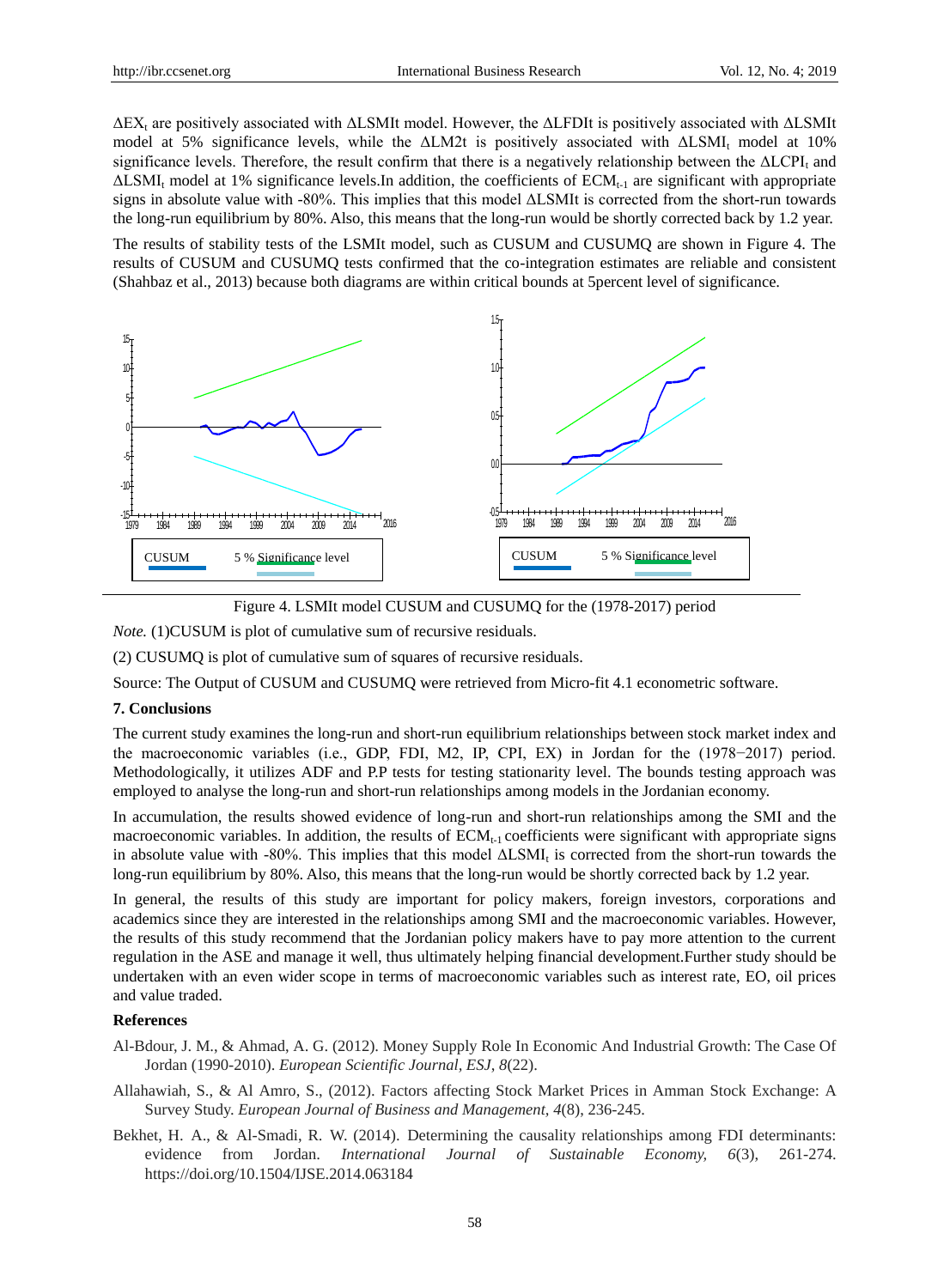- Bekhet, H. A., & Al-Smadi, R. W. (2015). Determinants of Jordanian foreign direct investment inflows: Bounds testing approach. *Economic Modelling, 46,* 27-35. https://doi.org/10.1016/j.econmod.2014.12.027
- Bekhet, H. A., & Al-Smadi, R. W. (2016). The dynamic causality between FDI inflow and its determinants in Jordan. *International Journal of Economics and Business Research, 11*(1), 26-47. https://doi.org/10.1504/IJEBR.2016.074427
- Bekhet, H. A., & Al-Smadi, R. W. (2017), Exploring the long-run and short-run elasticities between FDI inflow and its determinants in Jordan. *International Journal of Business and Globalisation, 18*(3), 337-362. https://doi.org/10.1504/IJBG.2017.083210
- Bekhet, H. A., & Matar, A. (2011). Analyzing risk-adjusted performance: Markwoitz and single index approaches in Amman Stock Exchange. International Conference on Management (ICM) Proceeding, Penang, Malaysia, Jun, 13–14/2011, pp. 305-321.
- Bekhet, H. A., & Mugableh, M. I. (2012). Investigating equilibrium relationship between macroeconomic variables and Malaysian stock market index through bounds tests approach. I*nternational Journal of Economics and Finance, 4*(10), 69-81. https://doi.org/10.5539/ijef.v4n10p69
- Bekhet, H.A., Matar, A. (2013), Co-integration and causality analysis between stock market prices and their determinates in Jordan. *Economic Modelling, 35, 508-514.* https://doi.org/10.1016/j.econmod.2013.07.012
- Chen, N. F., Roll, R., & Ross, S., (1986).Economic forces and the stock market. *Journal of Business, 59,* 383-403. https://doi.org/10.1086/296344
- De Gregorio, J., & Guidotti, P. E., (1995). Financial development and economic growth. *World Development, 23*(3), 433-448. https://doi.org/10.1016/0305-750X(94)00132-I
- Fama, E. F. (1970). Efficient capital markets: A review of theory and empirical work. *Journal of Finance, 25*(2), 383-417. https://doi.org/10.2307/2325486
- Gosnell, T., & Nejadmalayeri, A., (2010).Macroeconomic news and risk factor innovations. *Managerial Finance, 36*(7), 566-582. https://doi.org/10.1108/03074351011050316
- Hossain, M. A., Islam, A. F., & Iji, P. A. (2013). Growth responses, excreta quality, nutrient digestibility, bone development and meat yield traits of broiler chickens fed vegetable or animal protein diets. *South African Journal of Animal Science, 43*(2), 208-218. https://doi.org/10.4314/sajas.v43i2.11
- Hussain, S. M. (2011). Simultaneous monetary policy announcements and international stock markets response: an intraday analysis. *Journal of Banking & Finance, 35,* 752-764. https://doi.org/10.1016/j.jbankfin.2010.09.002
- Ibrahim, M. H., & Aziz, H. (2003). Macroeconomic variables and the Malaysian equity market: A view through rolling subsamples. *Journal of economic studies, 30*(1), 6-27. https://doi.org/10.1108/01443580310455241
- Karim, B. A., &Majid, M. S. (2010). Does trade matter for stock market integration? *Studies in Economics and Finance, 27*(1), 47-66. https://doi.org/10.1108/10867371011022975
- Khan, M. A., Khan, M. Z., Zaman, K., Irfan, D., & Khatab, H. (2014). Questing the three key growth determinants: Energy consumption, foreign direct investment and financial development in South Asia. *Renewable Energy, 68,* 203-215. https://doi.org/10.1016/j.renene.2014.02.021
- Kirman, A. P. (1992). Whom or what does the representative individual represent? *The Journal of Economic Perspectives 6*(2), 117-136. https://doi.org/10.1257/jep.6.2.117
- Kumar, A. (2011). An empirical analysis of causal relationship between stock market and macroeconomic variables in India. *International Journal of Computer Science & Management Studies, 11*(1), 9-14.
- Kyereboah, A., &Agyire, K. (2008). Impact of macroeconomic indicators on stock market performance: The case of the Ghana Stock Exchange. *Journal of Risk Finance, 9*(4), 365-378. https://doi.org/10.1108/15265940810895025
- Li, Y. D., Iscan, T. B., &Xu.K. (2010). The impact of monetary policy shocks on stock prices: Evidence from Canada and the United States. *Journal of International Money and Finance, 29,* 876-896. https://doi.org/10.1016/j.jimonfin.2010.03.008
- Naik, P. K., &Padhi, P. (2012). Interaction of Macroeconomic Factors and Stock Market Index: Empirical Evidence from Indian Data.
- Otchere, I., Soumare, I., & Yourougou, P. (2011), FDI and Financial market development in Africa. Sprott School